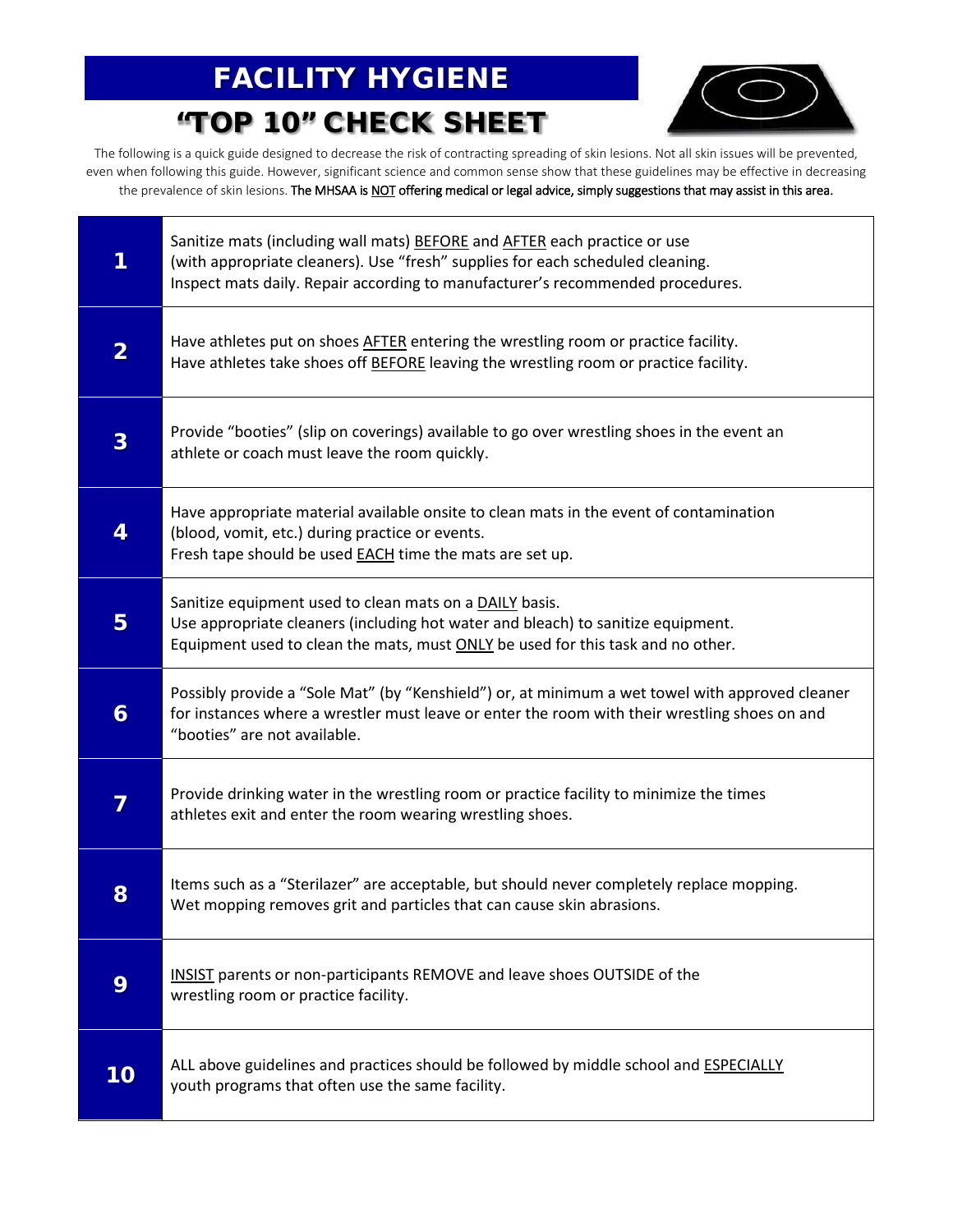# ATHLETE HYGIENE

## "TOP 10" CHECK SHEET



The following is a quick guide designed to decrease the risk of contracting spreading of skin lesions. Not all skin issues will be prevented, even when following this guide. However, significant science and common sense show that these guidelines may be effective in decreasing the prevalence of skin lesions. The MHSAA is NOT offering medical or legal advice, simply suggestions that may assist in this area.

| 1              | Shower IMMEDIATELY after each practice or competition.<br>Simple soap and water is the <b>BEST</b> cleaning agent. NEVER share towels,<br>bar soap, razors, nail clippers, athletic equipment, gear or water bottles.                                                                                                                                                                 |  |  |  |  |  |
|----------------|---------------------------------------------------------------------------------------------------------------------------------------------------------------------------------------------------------------------------------------------------------------------------------------------------------------------------------------------------------------------------------------|--|--|--|--|--|
| $\overline{2}$ | Refrain from shaving immediately before and after practice or competitions.<br>Athletes should refrain from body or "cosmetic" shaving (chest, legs, etc.) during the season.<br>This will increase the risk of a skin infection.                                                                                                                                                     |  |  |  |  |  |
| 3              | Nails should be kept trimmed and filed smooth on a regular basis to avoid causing cuts or skin<br>abrasions on other athletes which may create a higher risk of infection.                                                                                                                                                                                                            |  |  |  |  |  |
| 4              | Abrasions or open sores MUST be evaluated by your coach or Athletic Trainer (ATC).<br>Keep them clean and covered with proper dressings.<br>Merely covering infectious, contagious or draining lesions is NOT acceptable.                                                                                                                                                             |  |  |  |  |  |
| 5              | Inform coach and trainer about any suspicious skin conditions BEFORE practice.<br>Consider withdrawal until the condition is evaluated by your Health Care Provider (HCP).<br>If it is considered infectious, wait to return to activities until cleared by your HCP using the required<br>Communicable Disease "Skin Form". Also have other teammates evaluated for such conditions. |  |  |  |  |  |
| 6              | Change any and all tape used on your body (hands, fingers, legs, etc.)<br>after <b>EACH</b> match at a competition.                                                                                                                                                                                                                                                                   |  |  |  |  |  |
| 7              | Consider wearing knee, elbow pads, and smooth or "lycra" style long sleeve shirts<br>(and possibly tights) during practice to reduce skin abrasions for you and your workout partners.                                                                                                                                                                                                |  |  |  |  |  |
| 8              | Sanitize equipment on a DAILY basis, and work-out clothing after EACH practice<br>(using hot water and bleach). Wash smaller pads (for knees or elbows) often,<br>if not daily, especially if soiled with contaminated material.                                                                                                                                                      |  |  |  |  |  |
| 9              | Consider maintaining multiple days' worth of workout gear to always have fresh and clean gear<br>DAILY. NEVER re-use "dirty" clothing. Always place dirty workout gear in a separate plastic<br>bag, NOT directly into your duffle bag.                                                                                                                                               |  |  |  |  |  |
| 10             | Shower at competitions with simple soap and water if time permits.<br>Soap & water based wipes ("Sage Products" disposable washcloths) may also be utilized.<br>Hand sanitizer as a replacement to showering is NOT recommended.                                                                                                                                                      |  |  |  |  |  |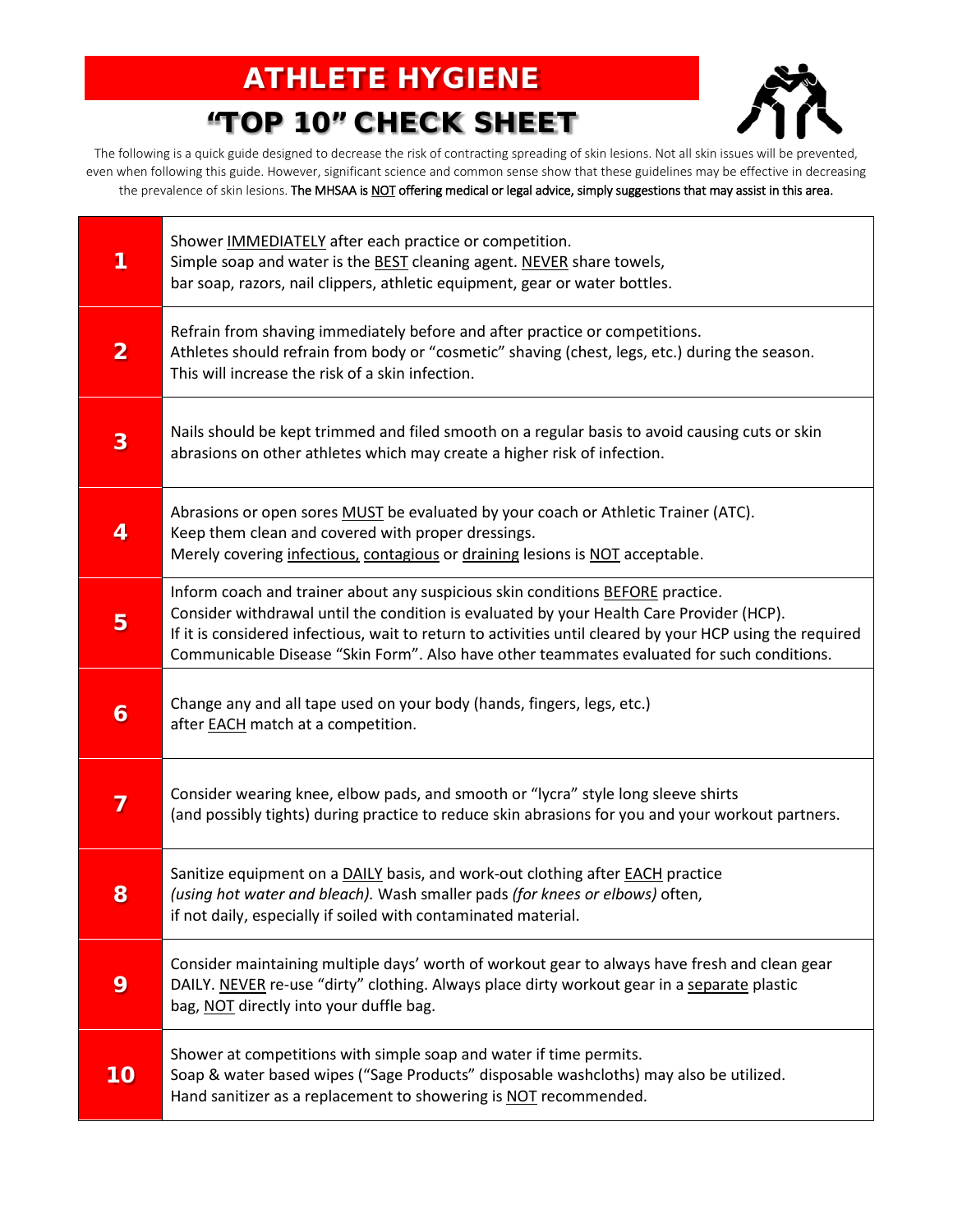# HOME HYGIENE "TOP 10" CHECK SHEET



The following is a quick guide designed to decrease the risk of contracting spreading of skin lesions. Not all skin issues will be prevented, even when following this guide. However, significant science and common sense show that these guidelines may be effective in decreasing the prevalence of skin lesions. The MHSAA is NOT offering medical or legal advice, simply suggestions that may assist in this area.

| 1              | Encourage your child to shower with simple soap & water IMMEDIATELY after each practice or<br>competition. Soap & water based wipes may be used until a shower can be taken. Waiting to<br>shower once home is NOT encouraged and may be too late.       |  |  |  |  |
|----------------|----------------------------------------------------------------------------------------------------------------------------------------------------------------------------------------------------------------------------------------------------------|--|--|--|--|
| $\overline{2}$ | Remind your child to avoid "cosmetic" shaving (chest, legs, etc.) as it may<br>make the skin open to infection. Encourage your child to shave (if needed)<br>at home, and to avoid any shaving immediately before or after practice.                     |  |  |  |  |
| 3              | Nails should be kept trimmed and filed smooth on a regular basis to avoid causing cuts or skin<br>abrasions on other athletes which may create a higher risk of infection.                                                                               |  |  |  |  |
| 4              | Check your child daily for abrasions or open sores. Connect with the coach<br>and/or Certified Athletic Trainer (ATC) or Health Care Provider if needed.                                                                                                 |  |  |  |  |
| 5              | Merely covering infectious, contagious or draining lesions is NOT acceptable.<br>Appropriate medical and procedural steps MUST be taken before returning to<br>ANY participation.                                                                        |  |  |  |  |
| 6              | Encourage your child to shower at competitions with simple soap and water if time allows.<br>Soap & water based wipes ("Sage Products" disposable wash cloths) may also be utilized.<br>Hand sanitizer as a replacement to showering is NOT recommended. |  |  |  |  |
| 7              | Encourage your child to wear smooth or "lycra" style long sleeve shirts<br>(and possibly tights) and other padding during practice to reduce skin abrasions.<br>Remind your child to place dirty work out gear into a separate plastic bag.              |  |  |  |  |
| 8              | Encourage your wrestler to keep their athletic locker clean<br>and NEVER leave workout clothes or towels in it overnight.                                                                                                                                |  |  |  |  |
| 9              | Consider maintaining multiple days' worth of workout gear to always have fresh and clean gear<br>DAILY. Having a fresh towel daily is encouraged.                                                                                                        |  |  |  |  |
| 10             | Sanitize equipment on a DAILY basis, and workout clothing after EACH practice (using hot water<br>and bleach). Wash smaller pads (for knees or elbows) often,<br>if not daily, especially if soiled with contaminated material.                          |  |  |  |  |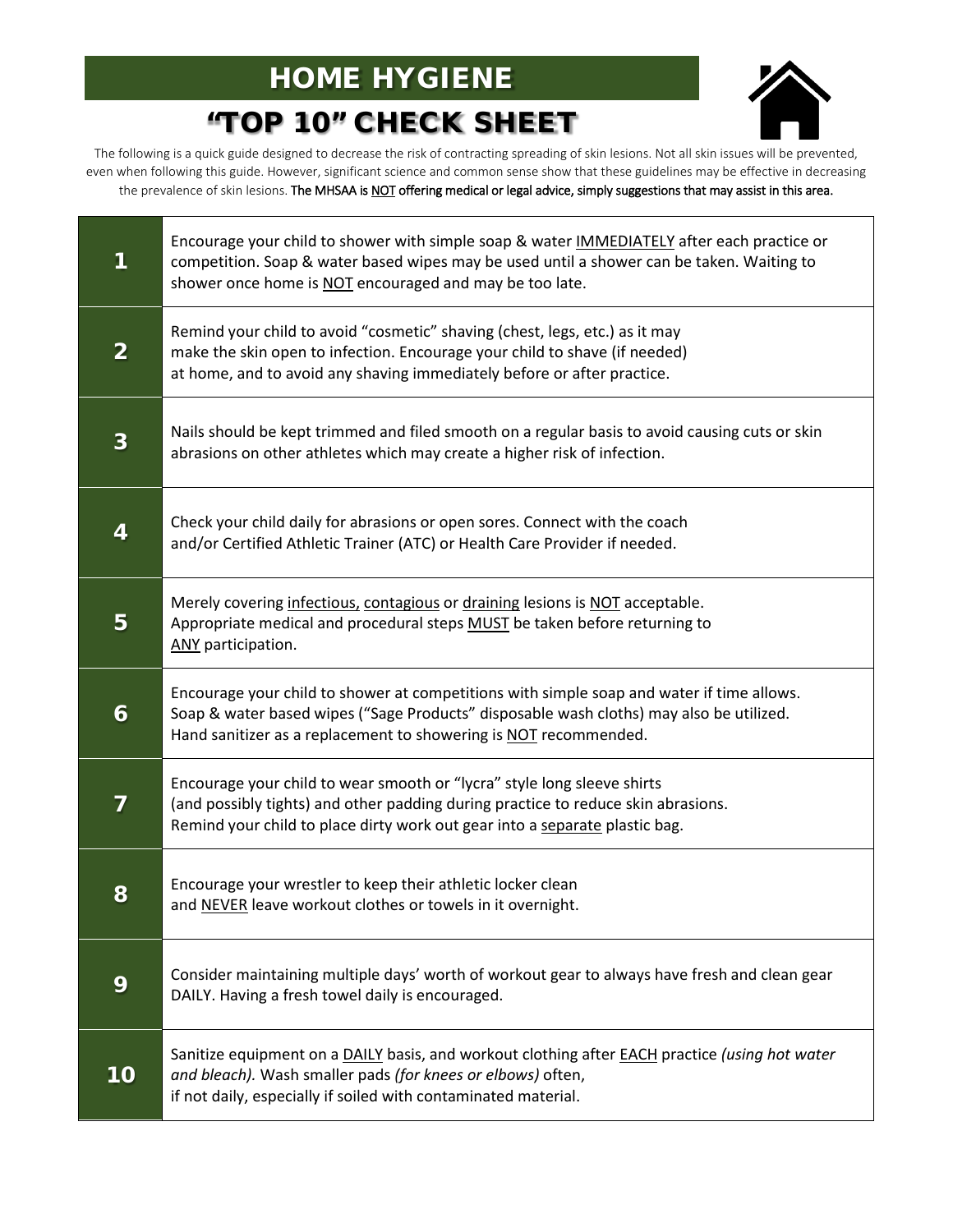

### **Wrestling: Skin Protection Guidelines**



The following is a guide designed to decrease the risk of contracting or spreading of skin lesions. Not all skin issues will be prevented, even when following this guide. However, significant science and common sense show that these guidelines may be effective in decreasing the prevalence of skin lesions. PLEASE NOTE: The MHSAA is NOT offering medical or legal advice, simply offering suggestions that may assist in this area.

A school's sports medicine staff is responsible for educating everyone involved regarding infection control policies and procedures. This includes coaches, athletes, parents, custodial staff and doctors as needed.

#### WRESTLER HYGIENE

- 1. Shower IMMEDIATELY after every practice *(while your pores are still open)* with simple soap and water.
- 2. Simple soap and water is recommended as the best cleaning agent.
- 3. If possible, shower after every match at a competition with simple soap and water. If not possible, soap and water skin wipes could be utilized, but should not be a substitute if a shower is possible.
- 4. NEVER share towels, bar soap, razors, nail clippers, athletic gear or water bottles.
- 5. Athletes should refrain from body shaving, and ANY shaving immediately before or after practice.
- 6. Keep nails trimmed and filed smooth to avoid scratching teammates, which may create an avenue for infection.
- 7. Clothing that a wrestler's unwashed body comes in contact with must be considered "dirty".
- 8. The use of general hand sanitizer on the face, neck or other body parts is NOT an effective way to prevent skin ailments, and should NEVER replace actual showering with soap and water.
- 9. Shower before using whirlpools or common tubs. Do NOT use either with open wounds, scrapes or scratches.

#### CLOTHING AND GEAR

All clothing and wrestling gear is "dirty" after EACH activity.

- 1. "Dirty" clothing (practice gear, undergarments, outerwear, uniforms, etc.) MUST be laundered on a daily basis.
- *2.* It is recommended that workout clothing be "white" or "workout grey" so that it may be washed with BLEACH IN HOT WATER AND DRIED IN A HOT DRYER SETTING. *(Check to make sure your clothing can handle these conditions.)*
- 3. Wrestlers are encouraged to wear long sleeve smooth "lycra" type shirts (and possibly tights) during practice, as this may reduce skin abrasions for both the offensive and defensive wrestlers.
- 4. Wrestlers are encouraged to change into clean singlets and gear periodically at tournament type events.
- 5. Wrestlers are encouraged to take OFF their wrestling shoes when not competing at the various events.
- 6. If you choose not to shower at school (NOT RECOMMENDED), shower immediately once home and wash all clothes there after following recommendations above.
- 7. Store practice clothes in a SEPARATE plastic bag after changing, do NOT let them come in direct contact with your gym bag or backpack. Anything coming in contact with your practice clothes, gear, or unwashed body MUST also be washed.
- 8. Equipment (head gear, knee sleeves, ankle braces, wrestling shoes, etc.) should be disinfected DAILY in the manufacturer's recommended manner.
- 9. Tape worn on the body (finger, wrists, hands, legs, etc.) should be changed after each meet/match.

*\*If clean athletic gear is dumped into a dirty laundry bag or gym bag, the gear immediately becomes "dirty" and should be cleaned properly.*

#### PRACTICE ROOM HYGIENE

- 1. Clean mats *and* walls PRIOR to and AFTER each practice *(this includes youth level practices that take place on the same mats in the same facility)* with a disinfectant approved by the EPA.
- 2. Inspect mats daily. Repair according to manufacturers recommended procedures.
- 3. Items used to mop the mats will only be used for the wrestling mats, and must be cleaned after daily use. \* It is recommended that these items are WASHED DAILY WITH BLEACH IN HOT WATER & DRIED IN A HOT SETTING.
- 4. Put wrestling shoes on in the practice room. This will eliminate one of the leading means of fungus entering the room. Grit brought in from outside the practice room is a contributor to abrasions and the transport of fungus.
- 5. Do NOT leave the practice room with your wrestling shoes on. Removing shoes or using booties (skins) is recommended. Having a few sizes available for when an athlete has to go to the bathroom is recommended.
- 6. If there will be traffic in and out of the room, use a towel as a floor mat, soaked with cleaning solution, to wipe off shoes upon entry, or use an item such as a "Sole Mat".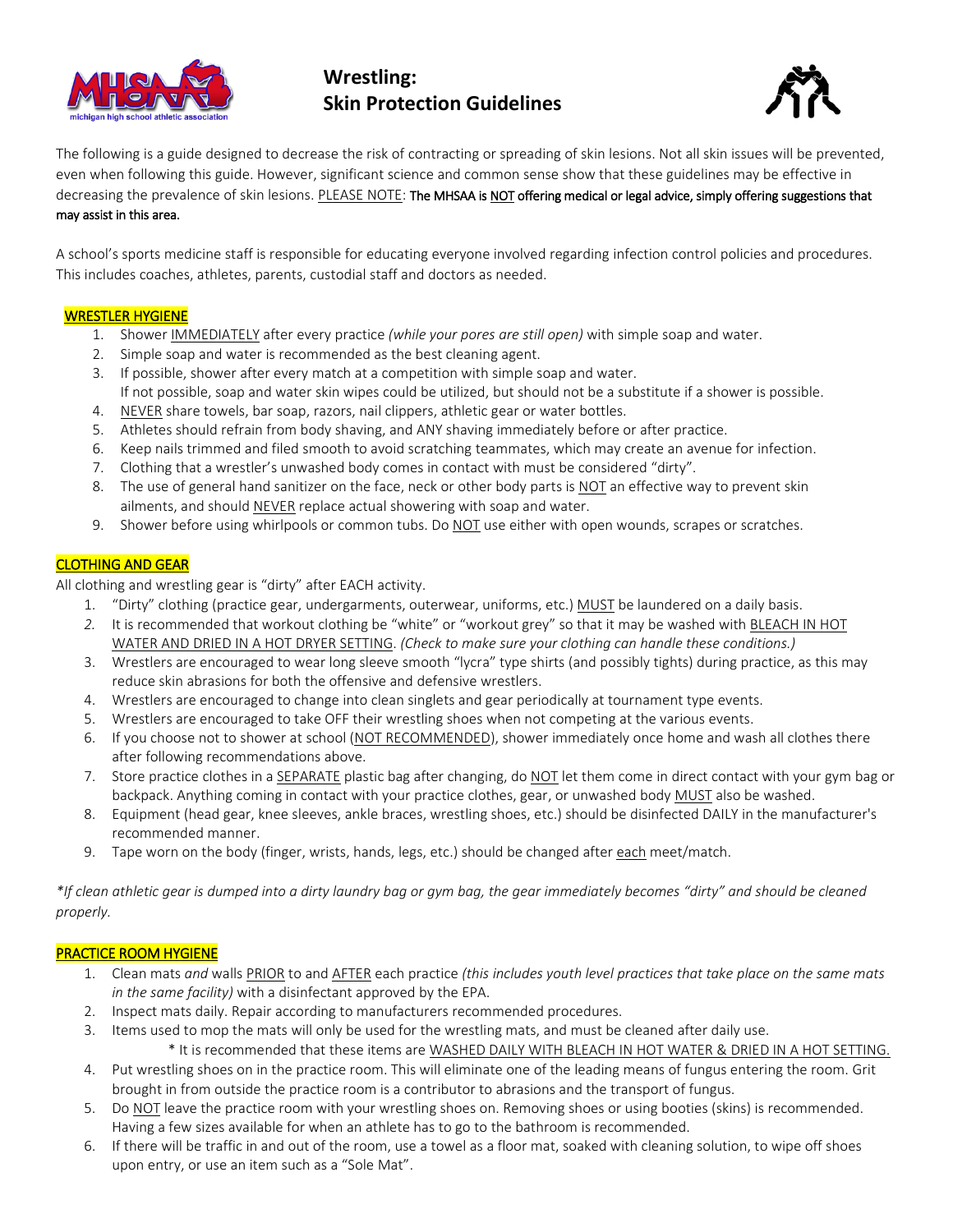7. Fresh mat tape should be used EACH time the mats are set-up.

*\*Have water on hand in the room to decrease the frequency of needing to leave the room.* #1:<https://www.epa.gov/pesticide-registration/selected-epa-registered-disinfectants>

#### MEET/TOURNAMENT MAT HYGIENE

- 1. Mats should be disinfected prior to each event, practice or competition, with a disinfectant approved by the EPA.
- 2. Hosts are encouraged to re-clean the mats after warm-ups on tournament days.
- 3. Hosts are encouraged to re-clean the mats during each tournament break.
- 4. Encourage wrestlers to cover or remove shoes when leaving mat-side.
- 5. Hosts could place "Sole Mats" near the mats that wrestlers may use before stepping on the mat.
- 6. Those teams/coaches/athletes possessing the MHSAA "Skin Form" MUST present it PRIOR to weigh-ins. No coach, parent or athlete shall produce this form AFTER weigh-ins or inspection.

*\*Programs should invest in equipment made to clean mats quickly so events are not delayed by the cleaning process.*

#### **SKIN CHECKS/PROTOCOL**

- 1. Remind athletes of protocol regularly.
- 2. Post protocols and educational materials in the locker room as well as the wrestling room.
- 3. Each team's coach should perform skin checks DAILY.
- 4. Athletic trainers (ATC's) should perform skin checks weekly and/or the day PRIOR to competition.
- 5. Any athlete with a suspicious lesion should be kept OUT of the wrestling room until seen and cleared by a medical professional. MERELY COVERING THE LESION IS NOT AN OPTION.

*\*Infected athletes practicing without a partner, in the wrestling room, during practice may spread infectious germs to the mat, which can subsequently infect another wrestler.*

#### SKIN CHECKS AT COMPETITIVE EVENTS

- 1. Skin checks should be performed by a medical professional, trained in recognizing skin lesions, during weigh-ins at every event. If appropriate medical personnel are unavailable, checks will be performed by the registered officials.
- 2. MHSAA "Skin Form" form MUST be provided and collected by the meet/tournament director PRIOR to weigh-ins.
- 3. Only the MHSAA "Skin Form" shall be used. The form must be signed by an MD, DO, PA or NP and submitted PRIOR to weigh-in.
- 4. Skin checks should be performed on each day of competition, including each day of multi-day tournaments.
- 5. If weigh-ins are prior to the day of competition, skin checks must still occur on each day of competition.

#### REPORTING LESIONS TO MEDICAL STAFF

Bacteria, virus and fungus occur on the skin naturally. It is when there is a disruption of the skin that they typically propagate and cause an infection. Any disruption of the skin is an avenue to infection.

1. Athletes should report all abrasions, cuts, and skin lesions to an ATC for proper cleansing, treatment, and dressing. All acute, uninfected wounds *(eg, abrasions, blisters, lacerations)* should be covered with a semi-occlusive or occlusive dressing *(eg, film, foam, hydrogel, or hydrocolloid)* until healing is complete to prevent contamination from infected lesions, items, or surfaces.

#### MEDICAL REQUIREMENTS/CONSIDERATIONS

- 1. Team should identify a "go-to" medical clinic and/or dermatologist specifically trained in skin issues of wrestlers.
- 2. Only the MHSAA Communicable Disease Physicians Evaluation Form ("Skin Form") is accepted. DOCTORS NOTES DO NOT QUALIFY.
- 3. Completed MHSAA "Skin Form" MUST be given to the person performing the skin checks PRIOR to weigh-ins.
- 4. In the event of "Home Weigh-Ins", a completed MHSAA "Skin Form" MUST be presented to the official performing skin checks on the day of competition.
- 5. Athletes with a history of outbreaks may want to check with their Health Care Provider for more information that may help alleviate these outbreaks.
- 6. Proper treatment of Ringworm multiple lesions or lesions on the scalp generally require oral antibiotics. Singular lesions, not on the scalp, may be treated with ointment. Please check with your Health Care Provider for more information.
- 7. Diagnosis of MRSA warrants cultures of all wrestlers in contact with the infected wrestler. Skin and nose cultures are recommended. Many skin infections develop a secondary infection of another type.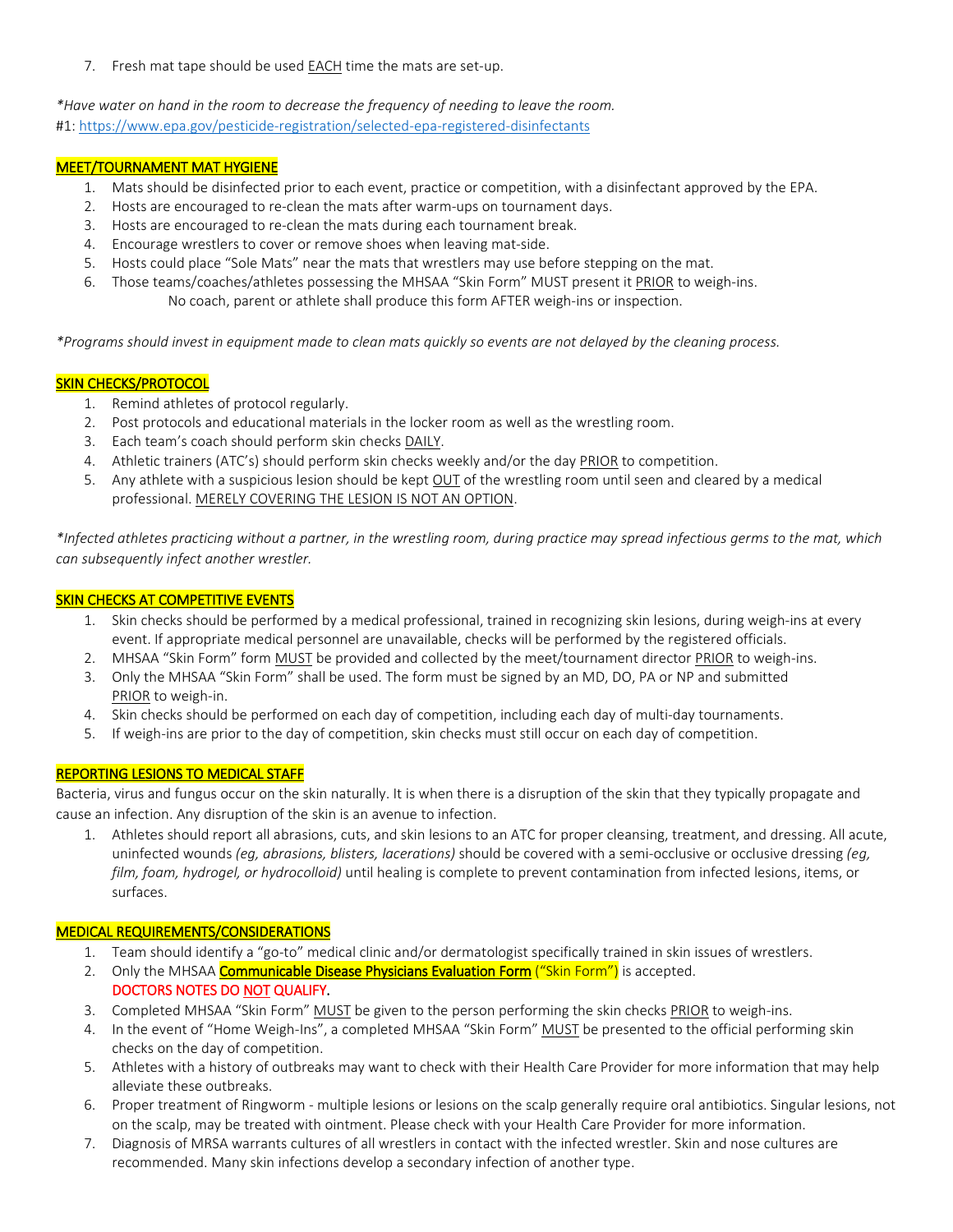- 8. Virtually every skin lesion should improve by the third day of treatment. If no improvement occurs within 2-3 days, return to your doctor for a re-evaluation.
- 9. Don't blow-off "minor" skin injuries, these breaks in the skin open the pathway for all types of infection.

#### RESOURCES FOR FURTHER READING:

The Mat Doc <http://www.thematdoc.com/>

#### NWCA Skin Prevention Webinar

<http://www.nwcaskinprevention.com/webinar/home.asp>

#### Skin Infections in Wrestlers

<http://www.mshsl.org/mshsl/sports/skin/skininfections2007.pdf>

#### Infection Control Today: Slide Show – Antiseptic Wash

<http://www.infectioncontroltoday.com/galleries/2016/09/consumer-antiseptic-wash-products.aspx?cmpid=TRAFFEM9-15>

#### PowerPoint - skin lesions in wrestling

<https://www.nchsaa.org/sites/default/files/attachments/skin-disease-powerpoint.pdf>

#### PowerPoint - skin lesions in wrestling

[https://www.iahsaa.org/resource\\_center/Sports\\_Medicine\\_Wellness/Comm/NWCA\\_Skin\\_Infections.ppt](https://www.iahsaa.org/resource_center/Sports_Medicine_Wellness/Comm/NWCA_Skin_Infections.ppt)

#### NATA position statement

<http://www.ncbi.nlm.nih.gov/pmc/articles/PMC2902037/>

WIPES: The wipes mentioned are those that are "soap & water" based and are NOT in reference to typical "baby" wipes.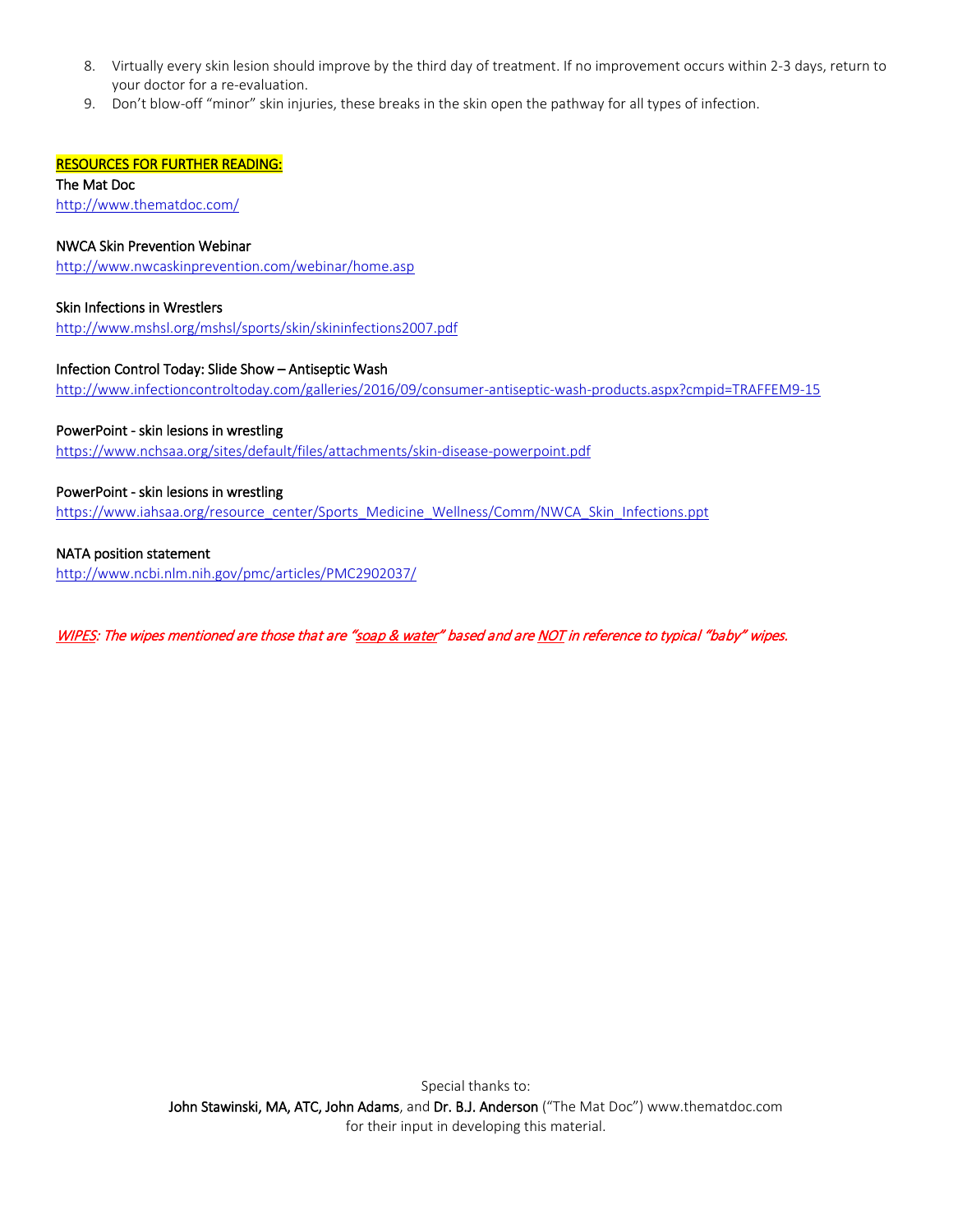### **NFHS/MHSAA COMMUNICABLE DISEASE - PHYSICIAN EVALUATION -**

Date of Exam:  $\frac{1}{2}$  /

|                                                                                                                       | <b>Mark Location AND Number of Lesion(s)</b> |       |  |
|-----------------------------------------------------------------------------------------------------------------------|----------------------------------------------|-------|--|
|                                                                                                                       |                                              |       |  |
| Location AND Number of Lesion(s): $\frac{1}{1}$                                                                       |                                              |       |  |
| <u> 1989 - Johann Harry Harry Harry Harry Harry Harry Harry Harry Harry Harry Harry Harry Harry Harry Harry Harry</u> |                                              |       |  |
| <u> 1989 - Johann John Stoff, deutscher Stoffen und der Stoffen und der Stoffen und der Stoffen und der Stoffen u</u> |                                              | Front |  |
|                                                                                                                       |                                              |       |  |
|                                                                                                                       |                                              |       |  |
|                                                                                                                       |                                              |       |  |

#### **Below are some treatment guidelines that suggest MINIMUM TREATMENT before return to wrestling:**

**Bacterial Diseases (impetigo, boils**): To be considered "non-contagious," all lesions must be scabbed over with no oozing or discharge and no new lesions should have occurred in the preceding 48 hours. Oral antibiotic for three days is considered a minimum to achieve that status. If new lesions continue to develop or drain after 72 hours, MRSA (Methicillin Resistant Staphylococcus Aureus) should be considered.

**Herpetic Lesions (Simplex, fever blisters/cold sores, Zoster, Gladiatorum)**: To be considered "non-contagious," all lesions must be scabbed over with no oozing or discharge and no new lesions should have occurred in the preceding 48 hours. For primary (first episode of Herpes Gladiatorum), wrestlers should be treated and not allowed to compete for a minimum of 10 days. If general body signs and symptoms like fever and swollen lymph nodes are present, that minimum period of treatment should be extended to 14 days. Recurrent outbreaks require a minimum of 120 hours of oral anti-viral treatment, again so long as no new lesions have developed and all lesions are scabbed over.

**Tinea Lesions (ringworm on scalp or skin)**: Oral or topical treatment for 72 hours on skin and oral treatment for 14 days on scalp.

**Scabies, Head Lice**: 24 hours after appropriate topical management.

**Conjunctivitis (Pink Eye)**: 24 hours of topical or oral medication and no discharge.

**Molluscum Contagiosum**: Upon treatment with curettage and hyfrecator, may cover with biooclusive and wrestle immediately.

**Note to Appropriate Health-Care Professionals**: Non-contagious lesions do not require treatment prior to return to participation (e.g. eczema, psoriasis, etc.). Please familiarize yourself with NFHS Wrestling Rules 4-2-3, 4-2-4 and 4-2-5 which states:

*"ART. 3... If a participant is suspected by the referee or coach of having a communicable skin disease or any other condition that makes participation appear inadvisable, the coach shall provide current written documentation as defined by the NFHS or the state associations, from an appropriate healthcare professional stating that the suspected disease or condition is not communicable and that the athlete's participation would not be harmful to any opponent. This document shall be furnished at the weigh-in for the dual meet or tournament. The only exception would be if a designated, on-site meet appropriate health-care professional is present and is able to examine the wrestler either immediately prior to or immediately after the weigh-in. Covering a communicable condition shall not be considered acceptable and does not make the wrestler eligible to participate."* 

*"ART. 4 . . . If a designated on-site meet appropriate health-care professional is present, he/she may overrule the diagnosis of the appropriate health-care professional signing the medical release form for a wrestler to participate or not participate with a particular skin condition."* 

*"ART. 5 . . . A contestant may have documentation from an appropriate health-care professional only indicating a specific condition such as a birthmark or other non-communicable skin conditions such as psoriasis and eczema, and that documentation is valid for the duration of the season. It is valid with the understanding that a chronic condition could become secondarily infected and may require re-evaluation." Once a lesion is considered non-contagious, it may be covered to allow participation.* 

*DISCLAIMER: The National Federation of State High School Associations (NFHS) shall not be liable or responsible, in any way, for any diagnosis or other evaluation made herein, or exam performed in connection therewith, by the above named provider, or for any subsequent action taken, in whole or part, in reliance upon the accuracy or veracity of the information provided herein.*